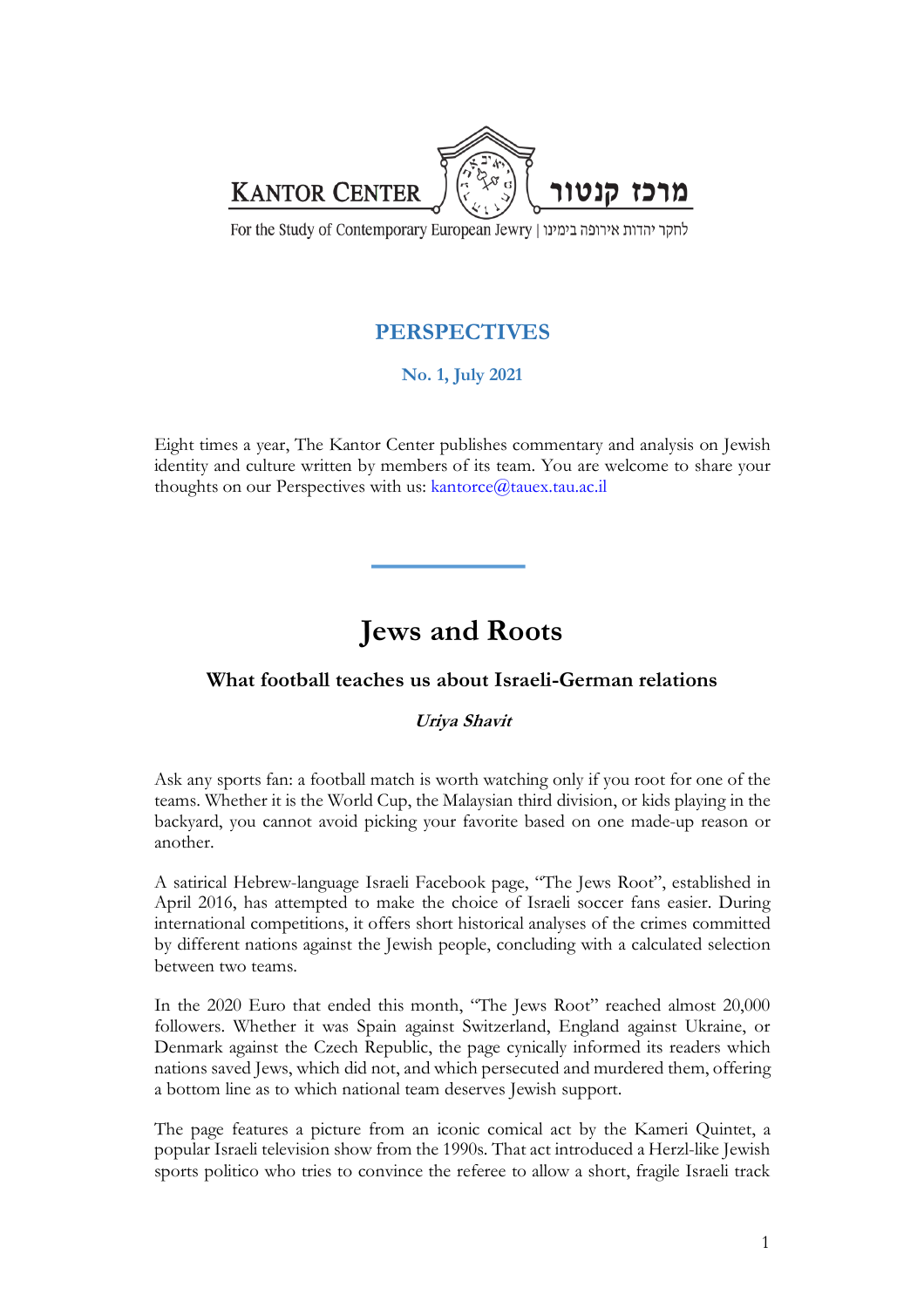runner to start the race a few meters ahead of his tall gentile competitors in order to "lessen the humiliation" of the Jews. When his request is declined, the Herzl-like figure declares what has since become a catchphrase: "Haven't the Jewish people suffered enough?"

There's a truth in any joke; the truth in "The Jews Root" is that Jewish history no longer guides most Israelis when picking their favorites in Europe – and that is why they are comfortable joking about it.

Not long ago, but long after "valid to all countries except Germany" was omitted from Israeli passports, it was obvious which national team Israelis despise most and hope fails in the World Cup or the Euro. It was Germany. The Mannschaft had fans in Israel, including a Holocaust survivor who is one of its most influential public figures. Yet, these fans remained closeted. To publicly endorse the German team, or even to do so among friends, was almost a taboo.

That approach has radically changed in recent years. Already in 2010, a survey conducted by a leading Israeli polling company, Dahaf, found that no less than 25.1 percent of Israelis (and 30.5 among the men surveyed) would like to see Germany win the World Cup out of four finalists.

The Netherlands used to be the obvious European favorite for Israelis, in part because of the good reputation the Dutch falsely acquired for their conduct in the Holocaust, in part because of their attractive playing style. The survey gave the Dutch team the slimmest of margins over Germany, with only 27.7 percent of Israelis (31.1 among the men surveyed) hoping to see them win the cup.

More shocking was the finding that almost ten percent of Israelis (and 13.5 of the men surveyed) rooted for Germany from the start of the tournament – that is, when Brazil, Argentina, and good old England were still playing.

Ever since, displays of support for the German national team and German teams have been quite common in Israel. These include, for example, a Bayern Munich Fan Club with thousands of members. During a public screening of the Germany-Portugal match during the last Euro at the Azrieli Towers, a young Israeli man, wearing the official Germany jersey, sitting in the front row, went out of his way to make sure everyone noticed precisely where his heart belongs.

One reason for the shift is that since 2006, German football is no longer associated with the mechanicalness, aggressiveness, and win-by-any-means-necessary it was famous for (rather unjustifiably) in the 1970s and the 1980s. It was reborn as creative, bold, multicultural – and somewhat less efficient. More football fans across the globe grew fond of it, and Israelis were no exception.

On a broader level, the changing approach to German football owes to a rapid transformation in Israeli attitudes toward German society and the German state at large. Over the past three decades, Germany has gradually become an Israeli favorite. A study by the German Bertelsmann Foundation found that whereas in 1991, only 48 percent of Israelis had a favorable view of Germany, by 2007, 57 percent did. By 2015, already 70 percent of Israelis had a favorable opinion of Germany, according to another study conducted by the Konrad Adenauer Foundation. Pariah Germany of the 1950s has become, for many Israelis of the 2000s, Germany, the best friend.